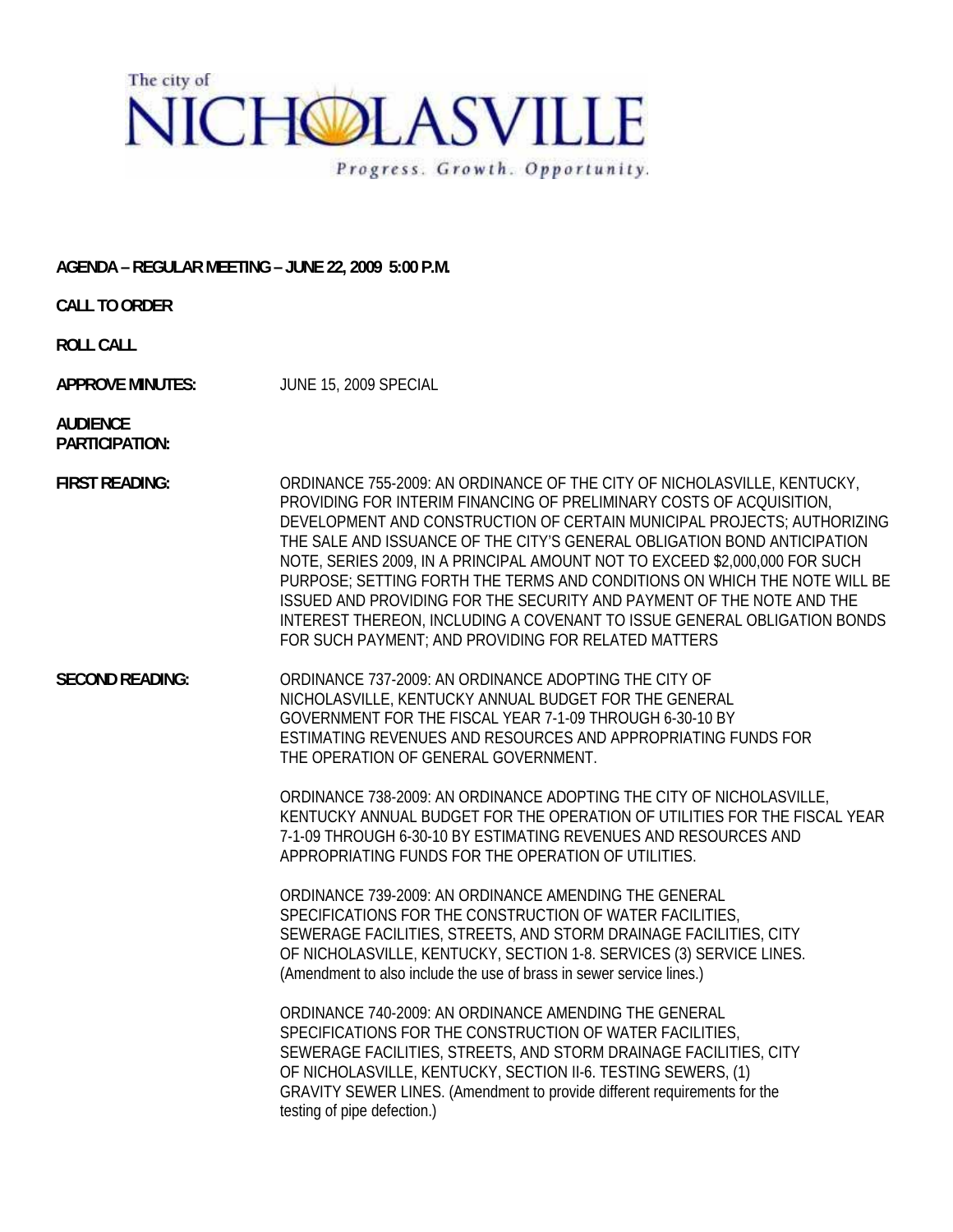ORDINANCE 741-2009: AN ORDINANCE AMENDING THE GENERAL SPECIFICATIONS FOR THE CONSTRUCTION OF WATER FACILITIES, SEWERAGE FACILITIES, STREETS, AND STORM DRAINAGE FACILITIES, CITY OF NICHOLASVILLE, KENTUCKY, SECTION II-6. TESTING SEWERS, (2) MANHOLES. (Amendment to provide for testing by use of a vacuum test.)

ORDINANCE 742-2009: AN ORDINANCE AMENDING THE GENERAL SPECIFICATIONS FOR THE CONSTRUCTION OF WATER FACILITIES, SEWERAGE FACILITIES, STREETS, AND STORM DRAINAGE FACILITIES, CITY OF NICHOLASVILLE, KENTUCKY, SECTION II-7. SEWER SERVICE LINE LOCATION, (5). (Amendment to provide for service line connection to be a minimum of SDR 35 with a watertight rubber gasket or Schedule 40 with a watertight glued joint.)

ORDINANCE 743-2009: AN ORDINANCE AMENDING HE GENERAL SPECIFICATIONS FOR THE CONSTRUCTION OF WATER FACILITIES, SEWERAGE FACILITIES, STREETS, AND STORM DRAINAGE FACILITIES, CITY OF NICHOLASVILLE, KENTUCKY, SECTION III-3. STREETS, (3) SURFACING, (A). (Amendment to provide for the minimum compacted depth to be 4 ½ inches of binder and layer surface.)

ORDINANCE 744-2009: AN ORDINANCE AMENDING THE GENERAL SPECIFICATIONS FOR THE CONSTRUCTION OF WATER FACILITIES, SEWERAGE FACILITIES, STREETS, AND STORM DRAINAGE FACILITIES, CITY OF NICHOLASVILLE, KENTUCKY, SECTION IV-8. INSPECTION (Amendment providing for possible use of camera or mandrel usage where there is suspicion of cracking or deflection, with testing to be at the Contractors expense.)

ORDINANCE 745-2009: AN ORDINANCE AMENDING THE NICHOLASVILLE SUBDIVISION REGULATIONS, ARTICLE 3 SUBDIVISION PROCESSING, 333 PRELIMINARY PLAT REQUIREMENTS AND CHECK LIST.333.2M. (This ordinance amends the Nicholasville Subdivision Regulations, to provide for certificates for plats to be done by registered engineers or land surveyors.)

ORDINANCE 746-2009: AN ORDINANCE AMENDING THE NICHOLASVILLE SUBDIVISION REGULATIONS PROCESSING, 345 FINAL PLAT REQUIREMENTS. 345.2 H. (This ordinance amends the Nicholasville Subdivision Regulations providing that a land surveyor be licensed in order to sign plats.)

ORDINANCE 747-2009: AN ORDINANCE AMENDING THE NICHOLASVILLE SUBDIVISION REGULATIONS ARTICLE 6 CERTIFICATES AND FORMS, 613 CERTIFICATE OF ACCURACY. (This ordinance eliminates reference to a survey on certificates of accuracy.)

ORDINANCE 748-2009: AN ORDINANCE AMENDING THE NICHOLASVILLE SUBDIVISION REGULATIONS, ARTICLE 6 CERTIFICATES AND FORMS, 623 CERTIFICATION OF ACCURACY. (This ordinance is to provide that an engineer or surveyor may sign the Certificate of Accuracy.)

ORDINANCE 749-2009: AN ORDINANCE AMENDING THE NICHOLASVILLE ZONING ORDINANCE, ARTICLE 2. DEFINITIONS, 200 INTERPRETATION OF TERMS OR WORDS, PUBLIC IMPROVEMENTS. (This ordinance redefines public improvements by including improvements required to be dedicated to the City of Nicholasville or other agency having jurisdiction.)

ORDINANCE 750-2009: AN ORDINANCE AMENDING THE NICHOLASVILLE ZONING ORDINANCE, ARTICLE 3, ADMINISTRATION AND ENFORCEMENT, 320